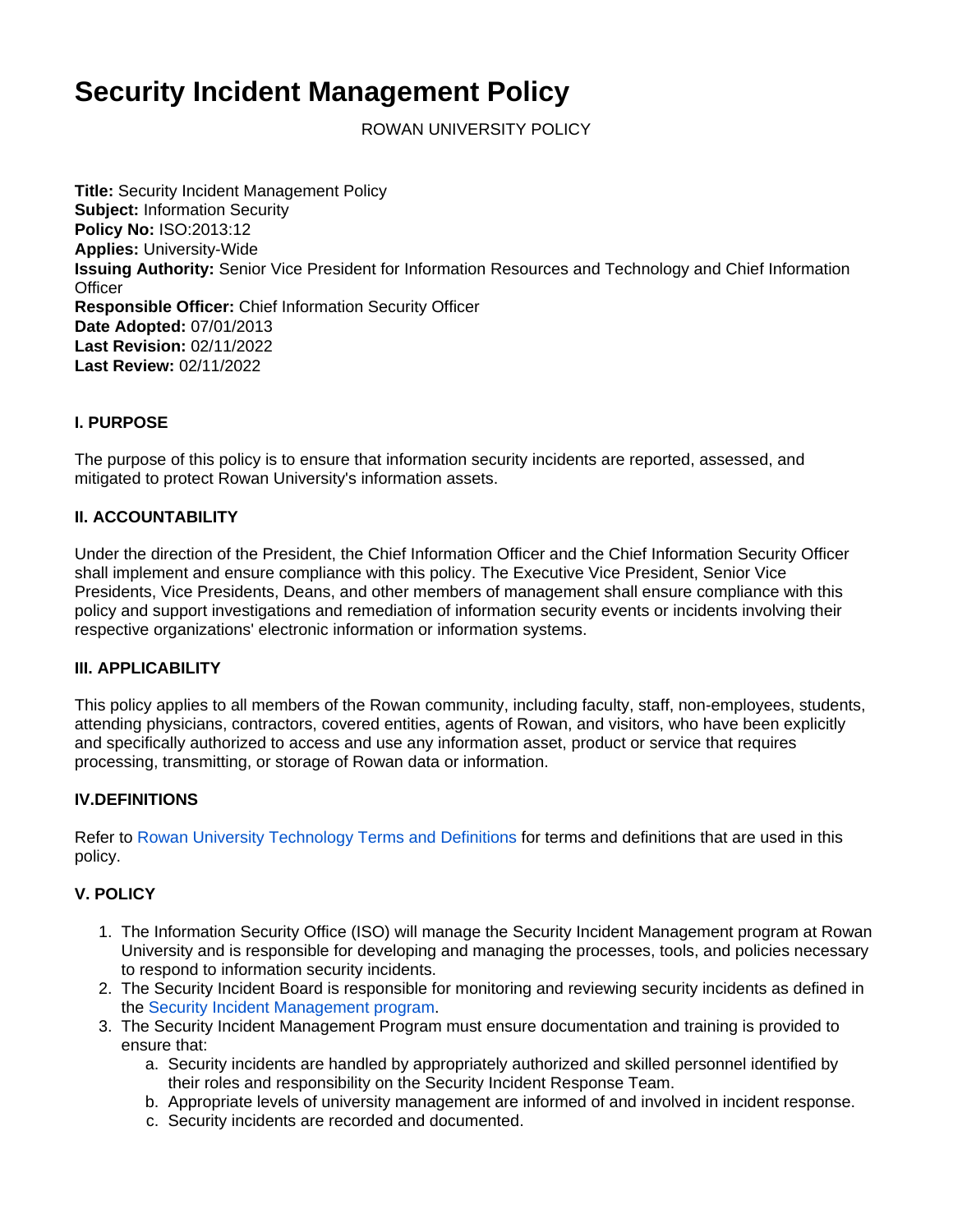- d. Information is provided on the university website, and through other training and communications channels, that explains how information security incidents should be reported and encourages the reporting of all incidents whether they are actual, suspected, threatened, or potential.
- e. The impact of security incidents are understood and appropriate actions are taken to prevent further damage to the university.
- f. Evidence is gathered, recorded and maintained in a form that will withstand internal and external scrutiny.
- g. External bodies or data subjects are informed as required.
- h. Security incidents are dealt with in a timely manner and normal operations restored.
- i. Security incidents are reviewed by the Security Incident Review Board to identify improvements in policies and procedures.
- 4. Required Reporting Actions
	- a. All members of the Rowan community are responsible for promptly reporting any security event or incident to the Technology Support Center by emailing [support@rowan.edu](mailto:support@rowan.edu) or calling 856-256- 4400.
	- b. Types of Security Events and or Security Incidents to report:
		- i. Any security event believed to be suspicious or considered an unauthorized attempt to access, use, steal, or damage Rowan's electronic information, information systems, or information technology infrastructure. This includes anomalous computer activity, missing computer equipment, etc.
		- ii. Any security incidents a member of the Rowan Community may have been made aware of through other channels, including physical letters or emails from vendors of a product(s) used by the University currently or in the past
	- c. The report should include:
		- i. Date of security incident
		- ii. Date of discovery
		- iii. Type of security incident, such as fraud, data breach/exposure, theft, malware, phishing, etc.
		- iv. Estimated number of individuals impacted and/or records exposed/breached
		- v. A brief description of what occurred
		- vi. How you became aware of the information security incident
		- vii. Any other pertinent information
- 5. Response to an Information Security Incident Report
	- a. The ISO has implemented a standard Security Incident Response methodology that consists of the following six sequential phases: Identify, Analyze, Contain/Mitigate, Eradicate/Remediate - Recover, and Lessons Learned. An outline of each phase is presented below.
		- i. Identify: The Security Incident Response Team will review all information security reports to understand the incident and the potential impact. The Incident Response Team consists of the following key members:
			- 1. Incident Commander (IC)
			- 2. Deputy
			- 3. Scribe
			- 4. Subject Matter Expert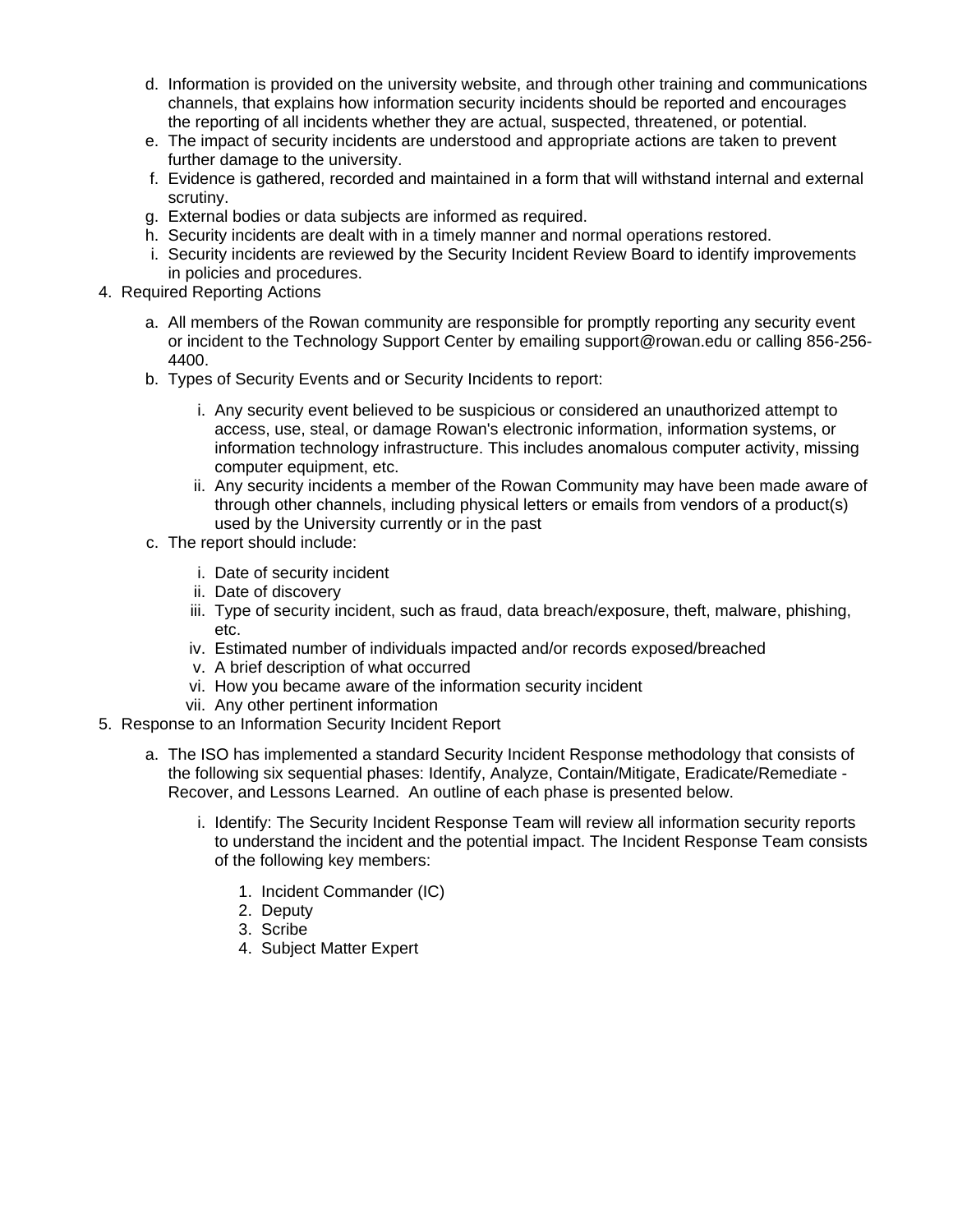#### 5. Customer Liaison/Internal Liaison



- ii. Analyze: Reports that represent a risk to the University's Enterprise Information Systems or infrastructure require a response within 24 business hours by the incident response team to mitigate the risk to the University's assets, business services, and operations. Reports involving a breach of sensitive data (PHI, PII, HIPAA, FERPA, etc.) may have specific legal requirements for public announcement and reporting of the incident.
- iii. Contain/Mitigate: Mitigation efforts will be made to prevent future occurrences of similar security incidents.
- iv. Recover: All Security Incident Response procedures must be documented in the Rowan University Security Incident Response Management program to be reviewed and updated by the Information Security Office on an annual basis.
- v. Lessons Learned: The Lessons Learned analysis provides feedback to improve the existing process and its related procedures. Following actions taken to resolve each security incident, this analysis shall be performed by the Security Incident Board, to evaluate the procedures taken and what further steps could have been taken to minimize the impact of the incident. A summary of all incidents must be presented on a quarterly basis by the CISO to the Security Incident Board.
- 6. Security Incident Response Stakeholder Authority and Responsibilities
	- a. The Security Incident Response Stakeholders includes but is not limited to ISO and IRT. Roles and responsibilities for specific groups and individuals during information security events at Rowan University are outlined below:
		- i. SVP and Chief Information Officer (CIO): The SVP/CIO provides information technology leadership across the entire university, advising on matters of information technology strategy, entrepreneurship, security, and investment. As necessary or appropriate, the SVP /CIO is responsible for being a conduit to other Rowan University executive officers during a suspected IT security incident.
		- ii. Chief Information Security Officer (CISO): The Chief Information Security Officer is the ultimate authority for interpretation and implementation of Information Security Incident Reporting, as well as for coordinating information security incident communications.